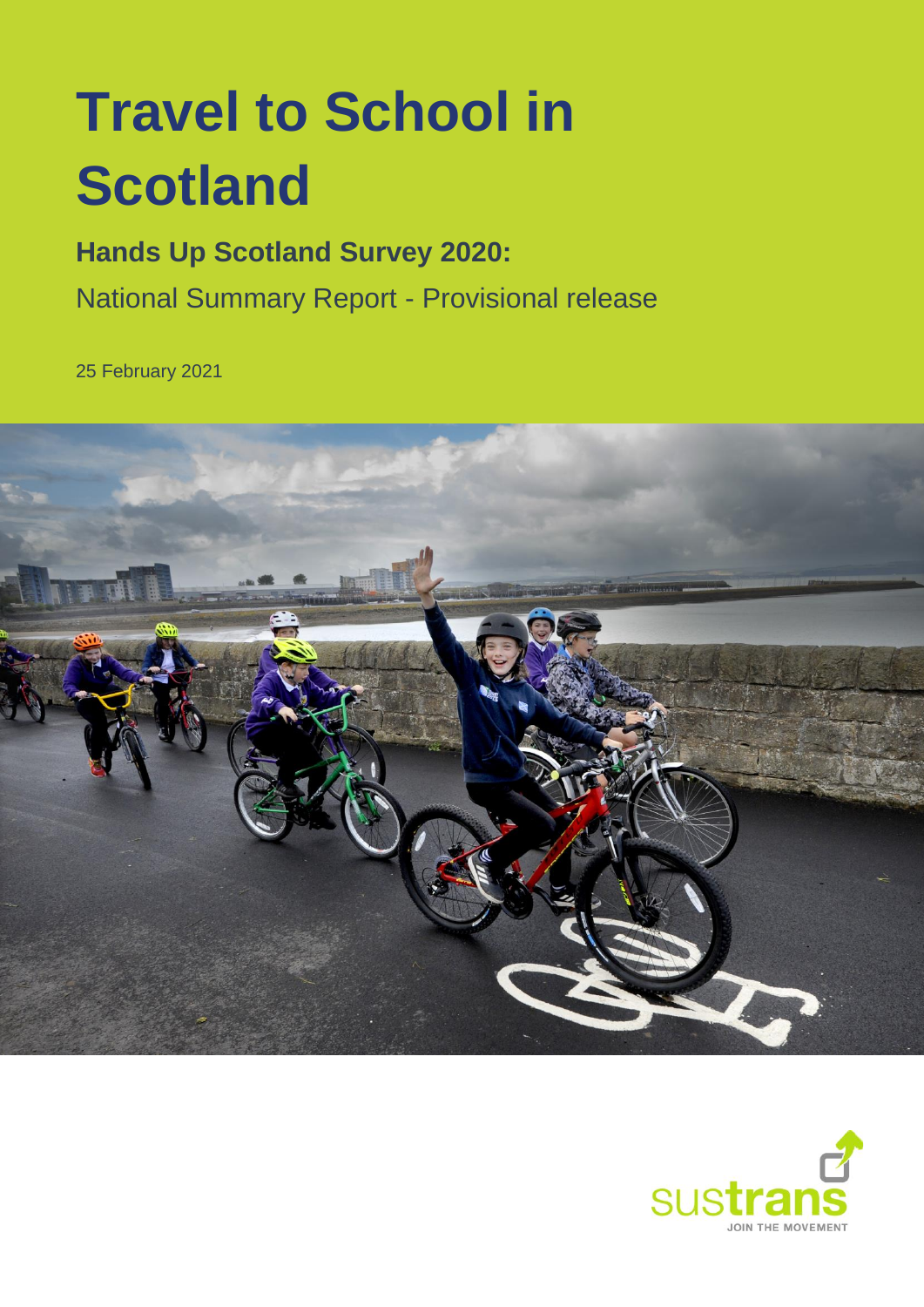

# **Executive Summary**

The Hands Up Scotland Survey is an annual survey of school pupils and nursery children in Scotland. The survey is designed to provide reliable and up to date information on mode of travel to school in Scotland. The question posed to all school pupils and nursery children is, 'How do you normally travel to school?' with a choice of travel modes.

This is a provisional report on the data collected during the September 2020 survey<sup>1</sup>. The purpose of this release is to enable users to have early access to the dataset to help understand the impact of coronavirus on travel to school at a national and local authority level.

A full report will be published in early summer, with additional commentary and analysis including updates to response rates as per the September 2020 pupil and teacher census data when it becomes available.

## **2020 Results – All schools (exc. nursery children)**

- 51.2% of school pupils said they normally **travel to school in an active way.** This represents a 3.4 percentage point (pp) increase from 2019 (47.8%) and the highest level of active travel to school in the past ten years.
	- **Walking** to school has increased by 3.8pp from 41.0% in 2019 to 44.8% in 2020.
	- **Cycling** to school has decreased by 0.3pp from 4.1% in 2019 to 3.8% in 2020.

- **Scootering or skating** to school has decreased by 0.1pp from 2.7% in 2019 to 2.6% in 2020.

 24.3% of school pupils said they normally use a form of **private motorised transport** to travel to school. This represents a 1.2pp decrease from 25.5% in 2019.

- Being **driven to school in a car** has decreased by 1.0pp from 23.8% in 2019 to 22.8% in 2020.

- Travel to school by **taxi** has decreased by 0.2pp from 1.7% in 2019 to 1.5% in 2020.
- The proportion of school pupils normally travelling to school by **bus** decreased by 1.9pp from 16.0% in 2019 to 14.1% in 2020, the lowest level of the past ten years.
- The proportion of school pupils **travelling to school by park and stride** has decreased by 0.3pp from 10.2% in 2019 to 9.9% in 2020.

#### **Numbers of pupils and schools responding**

• In 2020, 405,917 school pupils and 32,688 nursery children took part in the survey. This represents 66,700 fewer school pupils and 2,864 fewer nursery children than in 2019.

<sup>1</sup> Full time schooling resumed from the 11th August 2020, with all schools open by the time of data collection in September. Over August and September, Scotland was in phase 3 of the road map out and through the coronavirus crisis, with an increasing number of services across a variety of sectors opening up. There were localised coronarvirus outbreaks during these months where greater restrictions were applied than elsewhere in the country. For instance, there were greater restrictions in Aberdeen City between the 6th – 24th of August.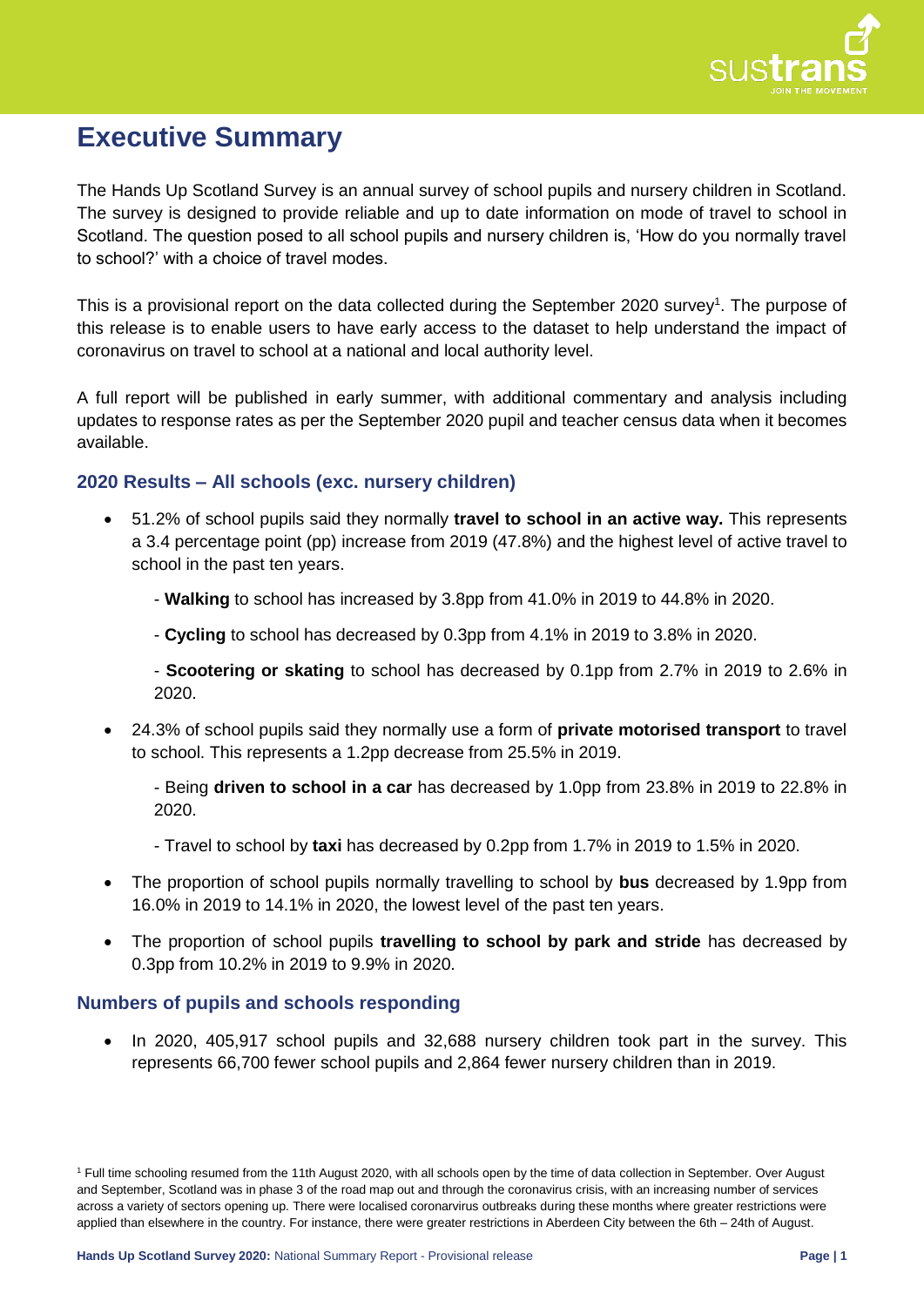

- In 2020, 1,771 schools and 1,108 nurseries took part in the survey. This represents 210 fewer schools and 20 fewer nurseries than in 2019.
- While the survey received fewer responses overall this year, we still believe this dataset to be comparable with previous years. The coronavirus is expected to have influenced this drop in response rate.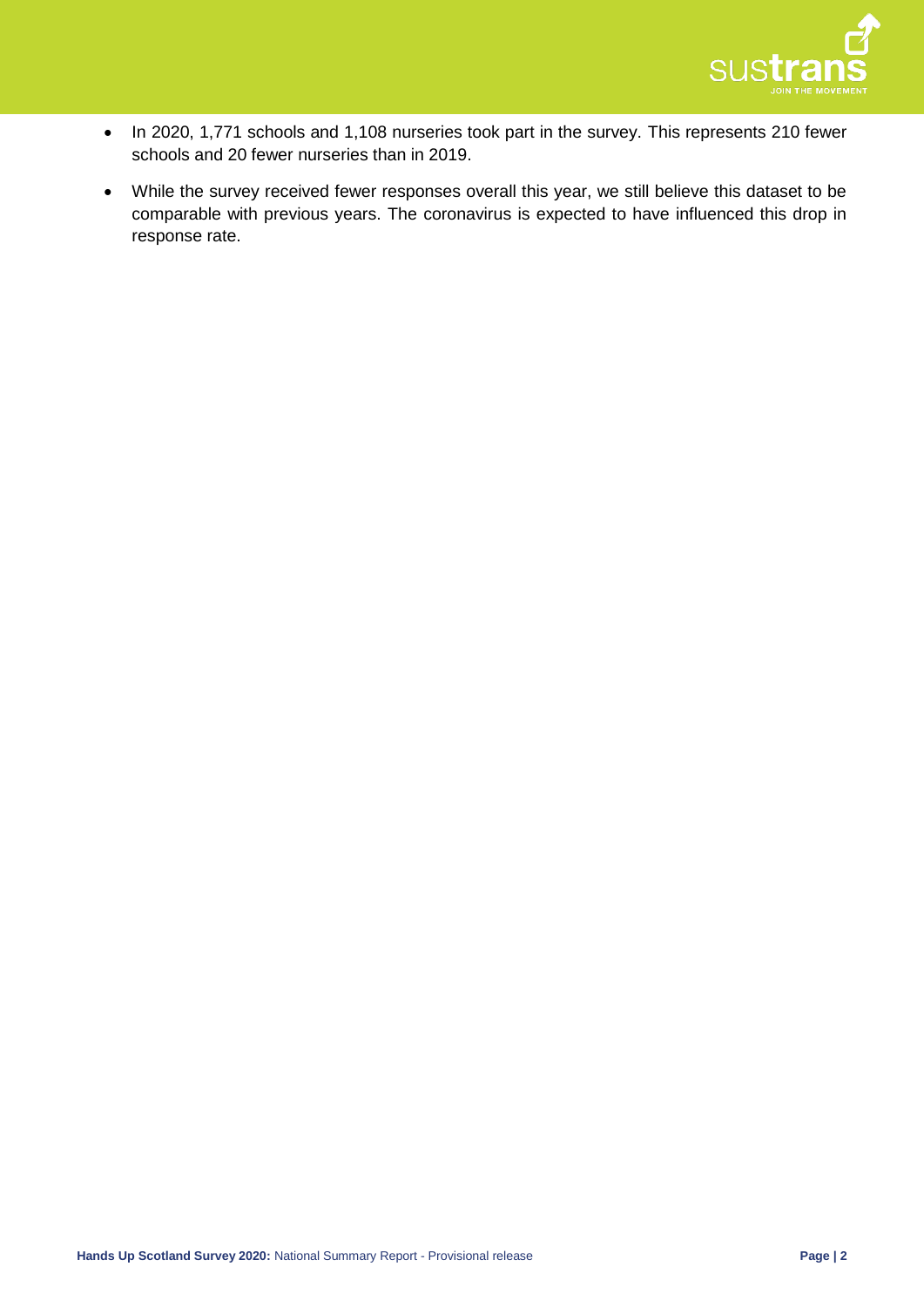

# **1 Introduction**

The Hands Up Scotland Survey is an annual survey of school pupils and nursery children in Scotland. The survey is funded by Transport Scotland and is a joint project between Sustrans and Scottish local authorities.

The specific aims of the survey are to:

- Meet central and local government needs for policy-relevant data on mode of travel to school in **Scotland**
- Be understandable and useful to stakeholders and so lead to a high level of use of the Hands Up Scotland Survey data
- Produce high quality data in accordance with the UK Statistics Authority's Code of Practice for Official Statistics<sup>2</sup>.

The Hands Up Scotland Survey has been providing insights into journeys to school for more than a decade and is the largest national dataset on school travel in Scotland. The decision to publish the 2020 results as a provisional release on 25 February 2021 is to enable users to have early access to the dataset to help understand the impact of the coronavirus pandemic on travel to school at a national and local authority level. This provisional release allows users, in conjunction with other information, to evaluate school travel in the context of wider travel behaviour during the coronavirus pandemic. The provisional release ensures that the Hands Up Scotland Survey continues to be relevant and useful, and helps to support public policy actions on travel guidelines during the coronavirus pandemic.

Supplementary National Results tables, including a breakdown of results at a local authority level and data collected from 2008 to 2020 can be downloaded from Sustrans' website: <https://www.sustrans.org.uk/scotland/hands-up-scotland-survey>

For the purposes of this report, trends in the data are analysed for the last ten years, with the baseline year in this report being 2011.

Greater detail on the methodology of the Hands Up Scotland Survey can be found in the *Hands Up Scotland Survey 2019: National Summary Report<sup>3</sup>* .

A full publication will follow in early summer, which will include pupil and school response rates relative to the September 2020 pupil roll and number of school values reported in Scottish Government education statistics. In this release the Hands Up Scotland Survey 2020 pupils and school response rates are based on the pupil rolls and number of schools as of September 2019.

<sup>3</sup> Refer t[o https://www.sustrans.org.uk/media/6692/hands-up-scotland-survey-2019\\_national-summary-report.pdf](https://www.sustrans.org.uk/media/6692/hands-up-scotland-survey-2019_national-summary-report.pdf)

 $2$  The Hands Up Scotland Survey is quided by the three pillars laid out in the updated 2018 Code of Practice for Official Statistics, which are **'trustworthiness'**, **'quality'** and **'value'**. The primary aim of Official Statistics in Scotland is to provide an accurate, up-to-date, comprehensive and meaningful picture of the economy and society to support the formulation and monitoring of economic and social policies by government and others. For more information refer to<https://code.statisticsauthority.gov.uk/the-code/>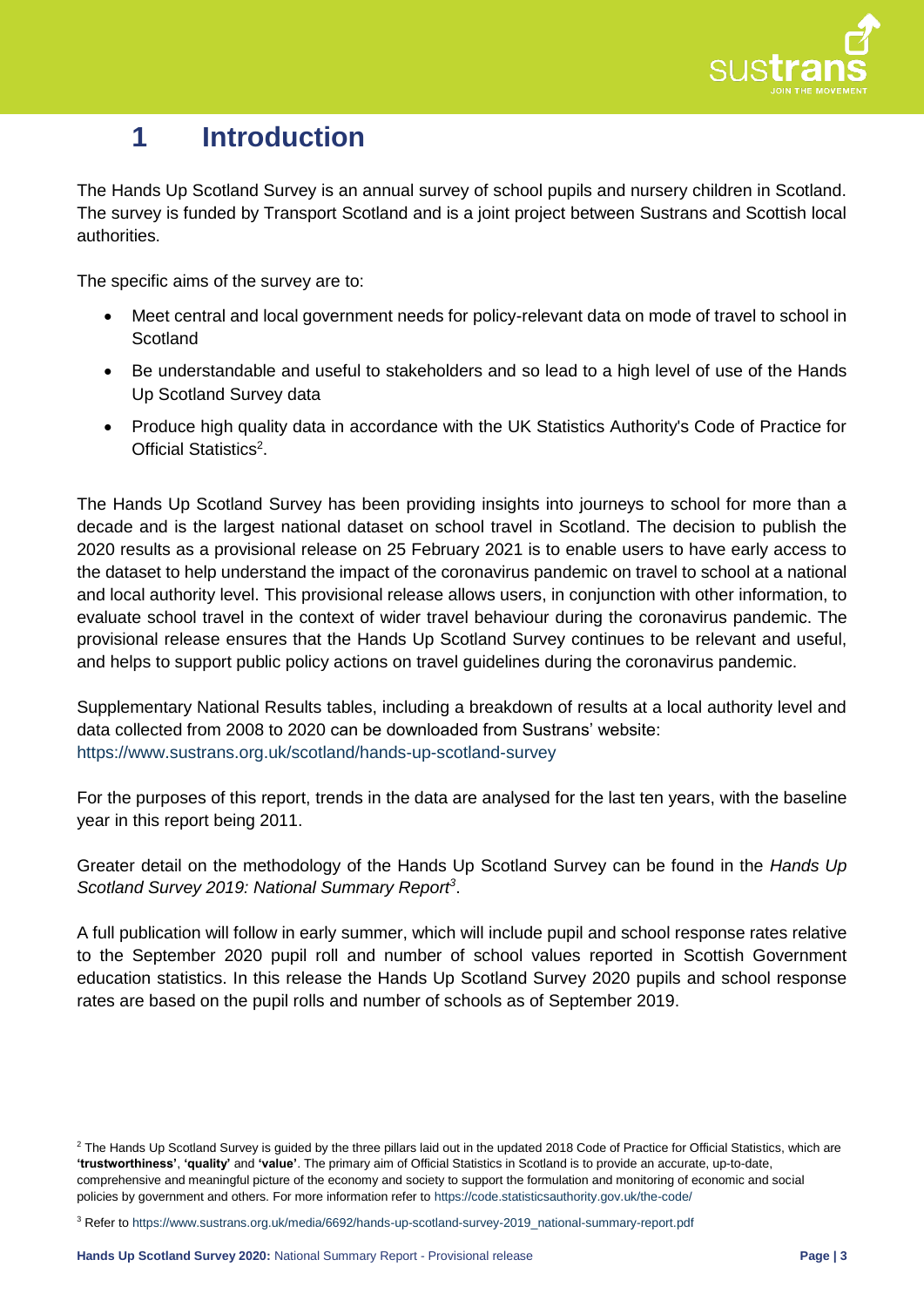

## **1.1 Data collection**

Data collection for the Hands Up Scotland Survey occurs annually in the second week of September. In 2020, data collection took place between the  $7<sup>th</sup>$  and 11<sup>th</sup> of September<sup>4</sup>.

All 32 local authorities in Scotland are invited to take part in the Hands Up Scotland Survey. The survey is designed to capture school travel patterns of all pupils enrolled in nursery, primary, secondary, Special Educational Needs (SEN) and independent schools in Scotland.

The question asked is, 'How do you normally travel to school?', with the following eight response options:

|  | Walk |  | Scooter/skate |  | Park & stride |  | Taxi |
|--|------|--|---------------|--|---------------|--|------|
|--|------|--|---------------|--|---------------|--|------|

 Cycle • Bus Driven (car) Other

The survey can be conducted on a class-by-class or whole-school basis. The number of pupils present is recorded, and pupils are asked to raise their hand for one of the response options only.

## **1.2 Changes to data collection in 2020**

The coronavirus pandemic prompted the following changes to guidance on conducting the Hands Up Scotland Survey:

- Schools and local authorities were instructed that survey materials and completed forms be shared electronically (e.g. digital copies sent by email) with, and within, schools rather than sharing physical paper copies. This was to prevent the risk of transmission of coronavirus, and to align with Scottish government guidance<sup>5</sup>.
- We clarified that, when asking "How do you normally travel to school?", the question is referring to travel to school since returning to school in August 2020, rather than how they travelled prior to lockdown. It was advised that if a pupil/group of pupils feel unable to answer the question "How do you normally travel to school?", they could be prompted with "Since you have been back to school, which way do you travel to school most of the time?", but that the prompt should only be used if it is clear that they have not understood the "How do you normally travel to school?" question.
- This guidance was added in response to the fact that travel to school had ceased at the end of  $20<sup>th</sup>$  March 2020<sup>6</sup> and resumed from the 11<sup>th</sup> August 2020<sup>7</sup>, with all schools fully open by the time of data collection in September.

<sup>4</sup> Data from schools conducting the survey within a grace period of 1 week either side of the official survey week was accepted and included in the analysis.

<sup>5</sup> Refer to 'Coronavirus (COVID-19): Guidance on preparing for the start of the new school term in August 2020' [\(https://www.gov.scot/publications/coronavirus-covid-19-guidance-preparing-start-new-school-term-august-2020-version-2/\)](https://www.gov.scot/publications/coronavirus-covid-19-guidance-preparing-start-new-school-term-august-2020-version-2/)

<sup>6</sup> Refer t[o https://www.gov.scot/news/update-on-school-closures-and-exams/](https://www.gov.scot/news/update-on-school-closures-and-exams/)

<sup>7</sup> Refer t[o https://www.gov.scot/news/schools-to-re-open-full-time/](https://www.gov.scot/news/schools-to-re-open-full-time/)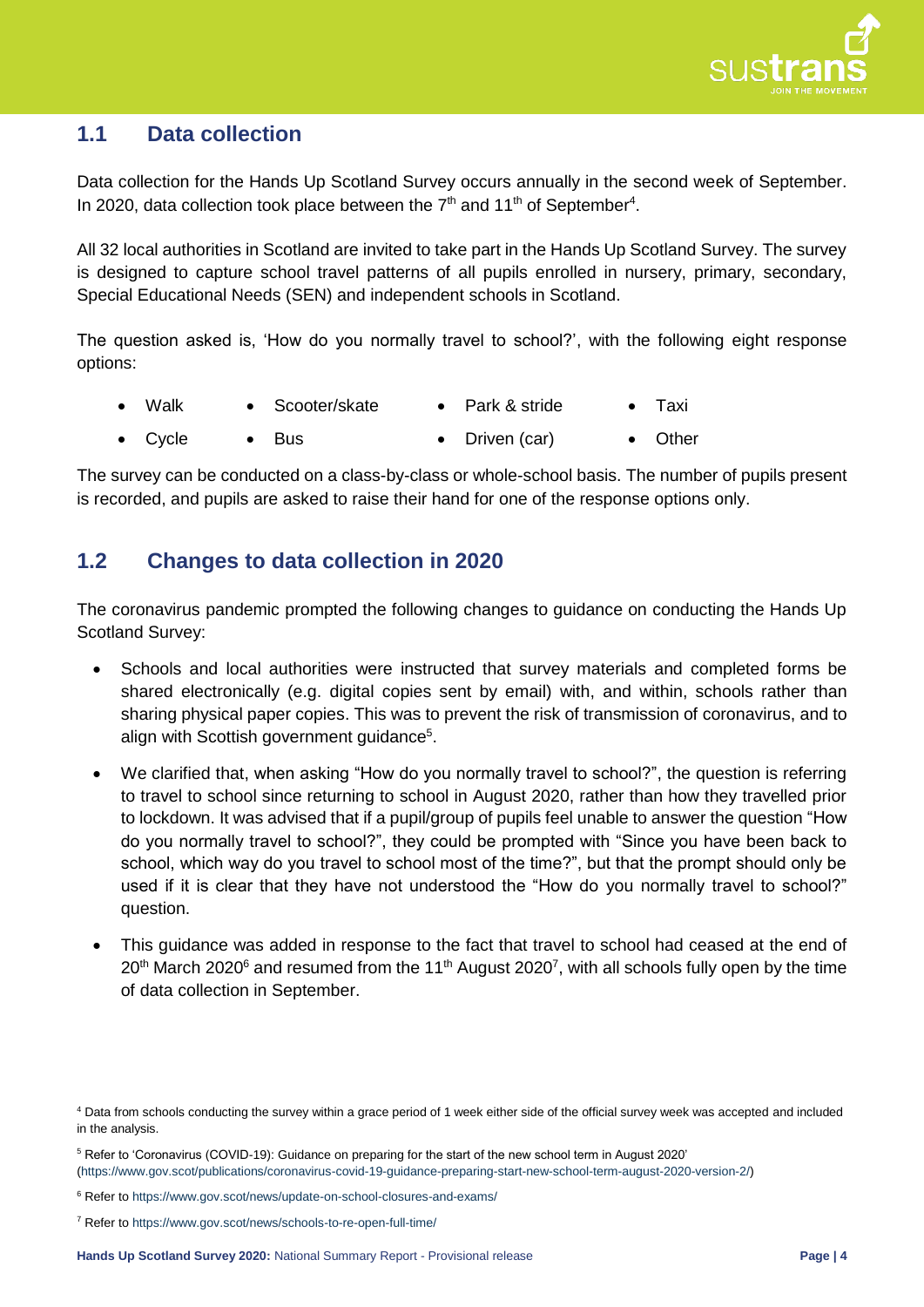

# **2 2020 Results**

This section of the report details the results from the 2020 Hands Up Scotland Survey. Care should be taken when interpreting results between school types due to considerable variation in pupil response numbers.

The category 'all schools' (405,917 pupils) includes primary (263,399 pupils), secondary (136,922 pupils), SEN (1,335 pupils) and independent (4,261 pupils) schools. The category 'all state schools' (401,656 pupils) includes primary, secondary, and SEN schools only. Nursery data is presented separately as the number of nursery school respondents (32,688 children) has more than tripled since data was first collected.

## **2.1 All school results**

**Chart 2-1: National travel modes: proportion of participating pupils travelling by different modes (all school pupils responses exc. nursery children), 2020**



## **Active travel**

51.2% of pupils (207,993) across all schools surveyed in 2020 said they normally travel to school in an active way**,** without any form of motorised transport. Of the active modes, walking was the most frequent mode of travel with 44.8% of pupils (181,978) saying they normally walk to school. 3.8% of pupils (15,622) said they normally cycle to school and 2.6% (10,393) said they normally scooter or skate.

## **Public sustainable travel**

14.1% of pupils (57,207) surveyed in 2020, said they normally travel to school by bus.

## **Multi-mode travel**

9.9% of pupils (40,208) surveyed in 2020, said they normally park and stride to school.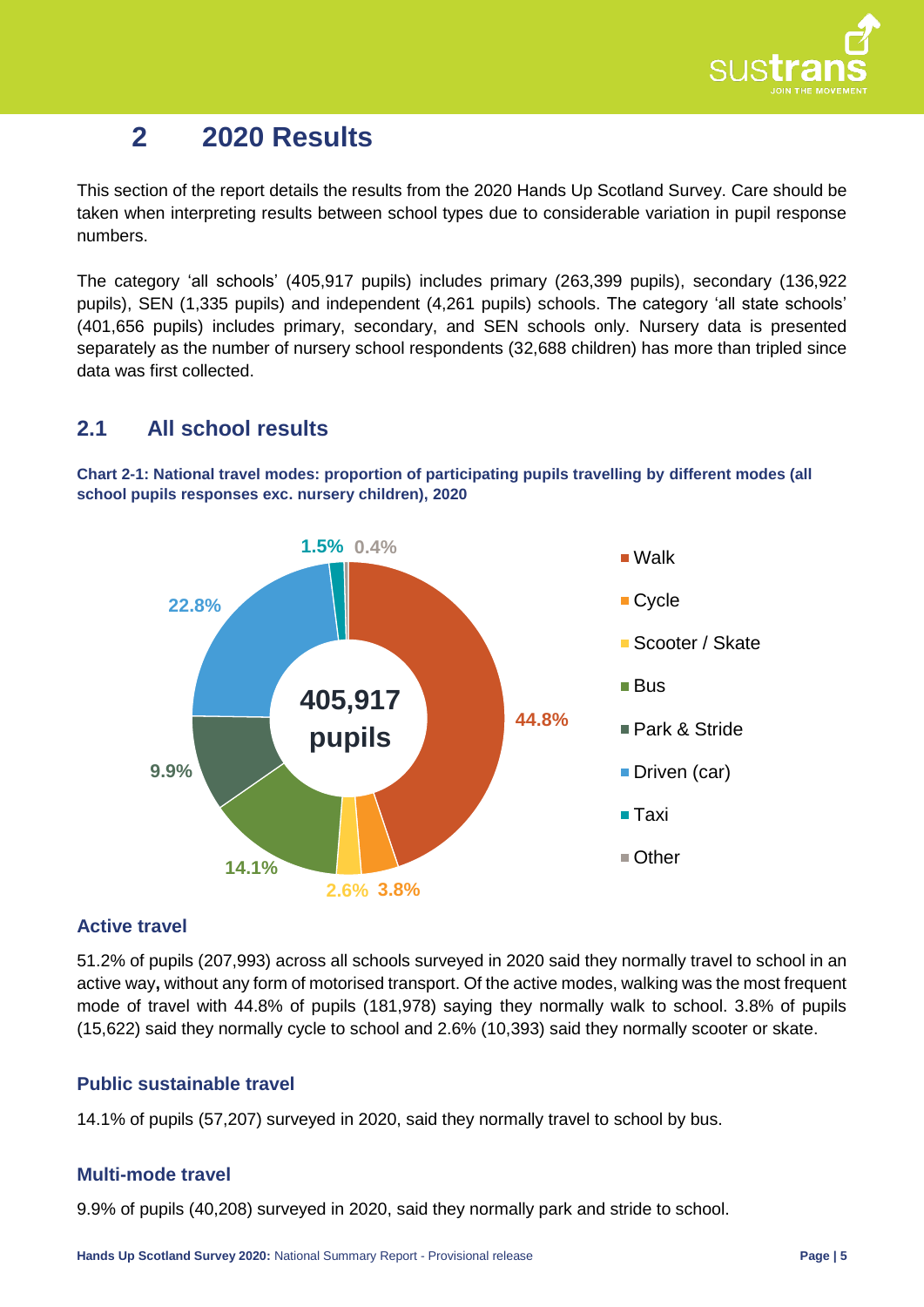

#### **Private motorised travel**

24.3% of pupils (98,712) surveyed in 2020 said they normally travel to school using only a private motorised mode of transport. 22.8% of pupils (92,426) said they are normally driven to school (via a private car), and 1.5% (6,286) normally travel to school by taxi.

## **Other**

0.4% of pupils (1,797) indicated they travel to school by other means.

## **2.2 Nursery results**

#### **Active travel**

46.3% of nursery children surveyed in 2020 said they normally travel to nursery in an active way, without any form of motorised transport. Of the active modes, walking was the most frequent mode, reported by 40.1% of nursery children. 3.5% of nursery children said they normally cycle to nursery, and 2.8% said they normally scooter or skate.

#### **Public sustainable travel**

2.1% of nursery children surveyed in 2020, said they normally travel to nursery by bus.

### **Multi-mode travel**

3.7% of nursery children surveyed in 2020, said they normally park and stride to nursery.

#### **Private motorised travel**

47.6% of nursery children surveyed in 2020, reported normally travelling to school by private motorised transport, 47.0% driven by car and 0.6% by taxi.

#### **Other**

0.3% of nursery children surveyed in 2020, indicated they travel to nursery by other means.

## **2.3 All state school comparison**

#### **Active travel**

In 2020, primary school pupils reported the highest level of active travel to school out of all school types, at 55.3%, followed by secondary school pupils at 44.8%. 46.6% of primary school pupils reported normally walking to school compared to 42.8% of secondary and 2.2% of SEN school pupils. 5.0% of primary school pupils reported normally cycling to school compared to 1.8% of secondary school pupils. 3.8% of primary school pupils reported normally scootering or skating to school compared to 0.2% of secondary school pupils and 0.0% of SEN school pupils.

## **Public sustainable travel**

In 2020, secondary school pupils reported the highest levels of bus usage, at 30.9% of pupils, compared to 30.3% of SEN pupils and just 5.3% among primary school pupils.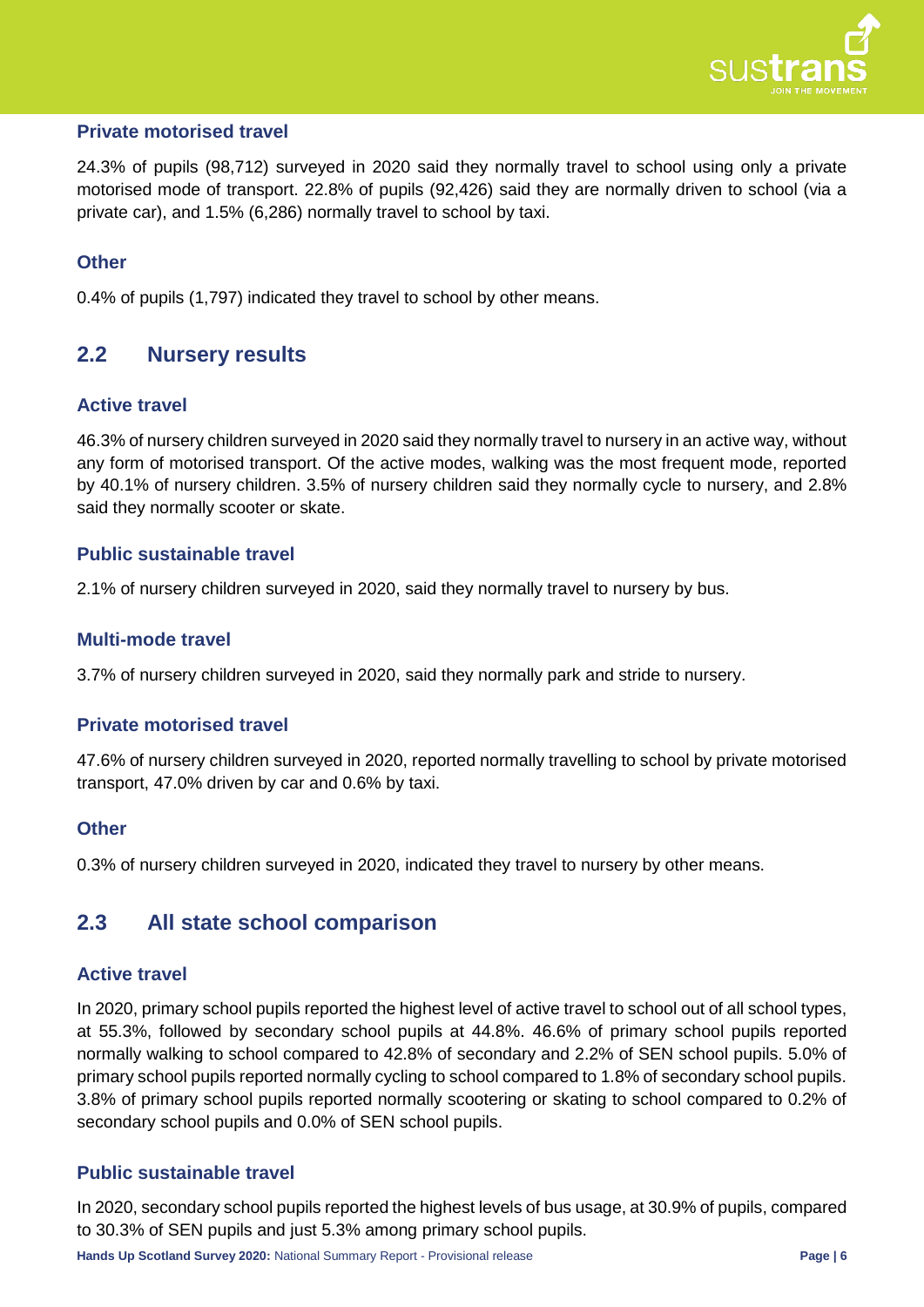

### **Multi-mode travel**

In 2020, 12.1% of primary school pupils reported park and stride as their usual mode of travelling to school, compared to 5.3% of secondary school pupils.

#### **Private motorised travel**

Secondary school pupils in 2020 reported the lowest levels of travel to school using private motorised transport of all school types, at 18.1%. This is less than the 27.1% of primary school pupils and 62.4% of SEN school pupils who reported normally doing so. 7.3% of SEN pupils are normally driven to school in a car, compared to 16.8% of secondary and 25.6% of primary school pupils. 55.1% of SEN pupils reported normally using a taxi to travel to school. Neither primary (1.4%) nor secondary (1.3%) school pupils reported high levels of normally using a taxi to travel to school in 2020.

#### **Other**

4.8% of SEN pupils indicated that they travel by other means. Primary and secondary pupils reported lower levels of travel by other means at 0.1% and 0.9%, respectively.

## **2.4 State and independent school comparison**

#### **Active travel**

In 2020, pupils in state schools reported higher active travel levels compared to independent schools, with 51.6% of state school pupils either walking, cycling, scootering or skating, compared to 21.5% of independent school pupils. This trend is true of each active mode of travel. For state schools, 45.1%, 3.9% and 2.6% of pupils reported normally travelling to school by walking, cycling and scootering or skating, respectively, compared to 17.2%, 2.9% and 1.5% of independent school pupils.

#### **Public sustainable travel**

14.1% of state school pupils reported normally travelling to school by bus compared to 10.0% of independent school pupils.

#### **Multi-mode travel**

9.8% of state school pupils reported normally travelling to school using multiple modes, compared to 23.0% of independent school pupils.

#### **Private motorised travel**

24.1% of state school pupils normally travel to school using private motorised modes compared to 42.9% of independent school pupils. A higher proportion of independent school pupils normally travel to school by car (42.3%) than state school school pupils (22.6%). 1.6% of state school pupils reported normally travelling to school by taxi compared to 0.6% of independent school pupils.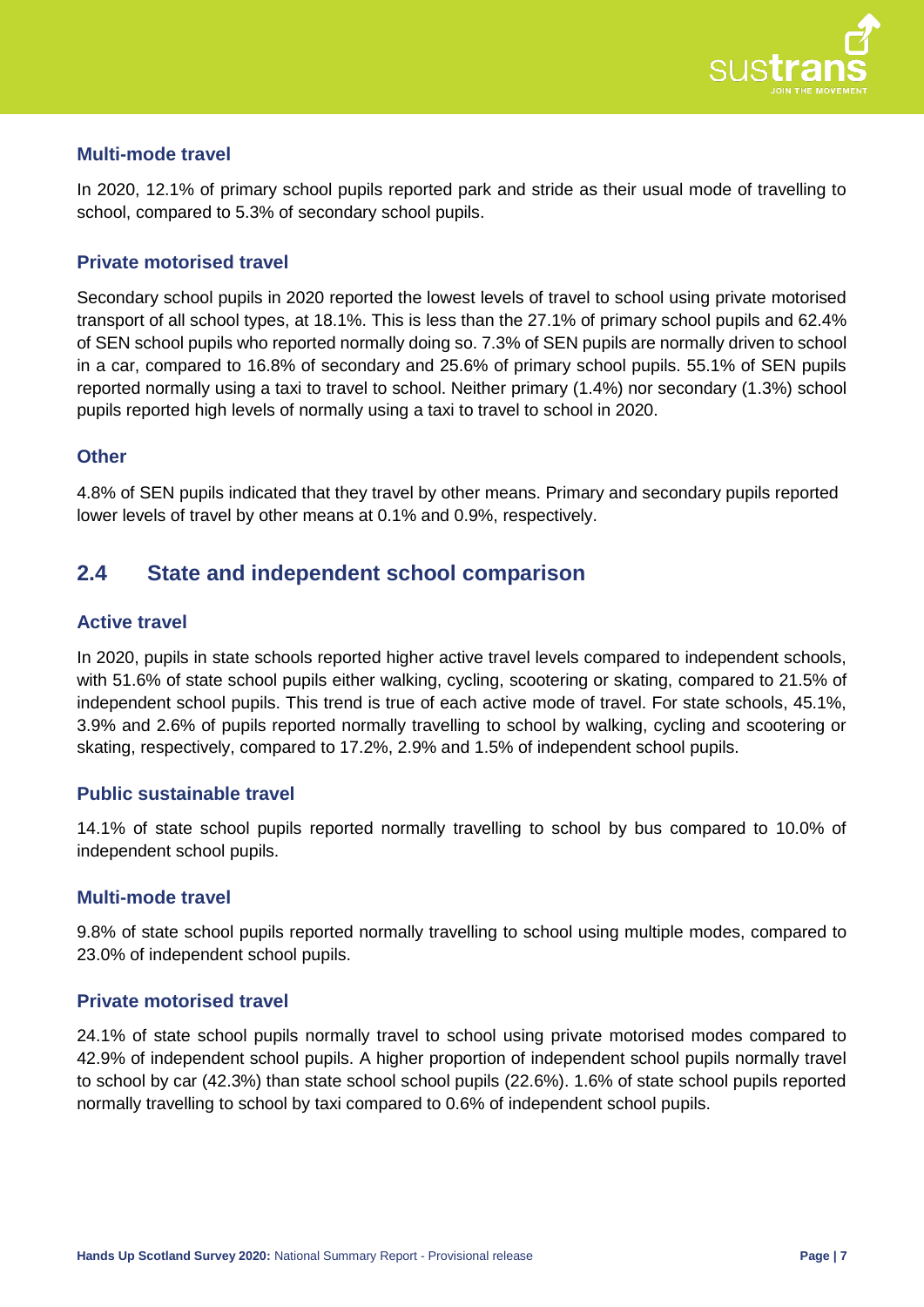

# **3 Trends in the 2011-2020 results**

In this section, trends in the broad travel categories (active travel, private motorised travel, public sustainable travel, multi-mode travel, other) are broken down by school type, and the trends in individual modes are described for all schools (exc. nursery) collectively.

A number of factors may impact on school travel behaviour from year to year (e.g. weather conditions, school mergers, closures and relocations) as well as policies and schemes introduced by central government, local government or individual schools. In 2020, Coronavirus was a significant additional factor.

Percentage point change has been calculated based on the rounded figures presented in this summary report<sup>8</sup>. Care should be taken when interpreting results as response rates have varied considerably between years and also between school types.



#### **Chart 3-1 National travel modes and categories: all schools (exc. nursery), 2011-2020<sup>9</sup> .**

## **3.1 Active travel**

Since 2011, active travel to school has remained the most frequently reported mode of travel to school in Scotland and is at its highest level of the past ten years at 51.2%.

<sup>&</sup>lt;sup>8</sup> To calculate percentage point change based on unrounded figures, please refer to the relevant tables in the Hands Up Scotland Survey National Results data tables, available from Sustrans' website, available at[: https://www.sustrans.org.uk/scotland/hands-up-scotland-survey](https://www.sustrans.org.uk/scotland/hands-up-scotland-survey)

<sup>9</sup> Active travel is the combination of Walk, Cycle and Scooter / Skate. Private motorised travel is the combination of Driven (car) and Taxi.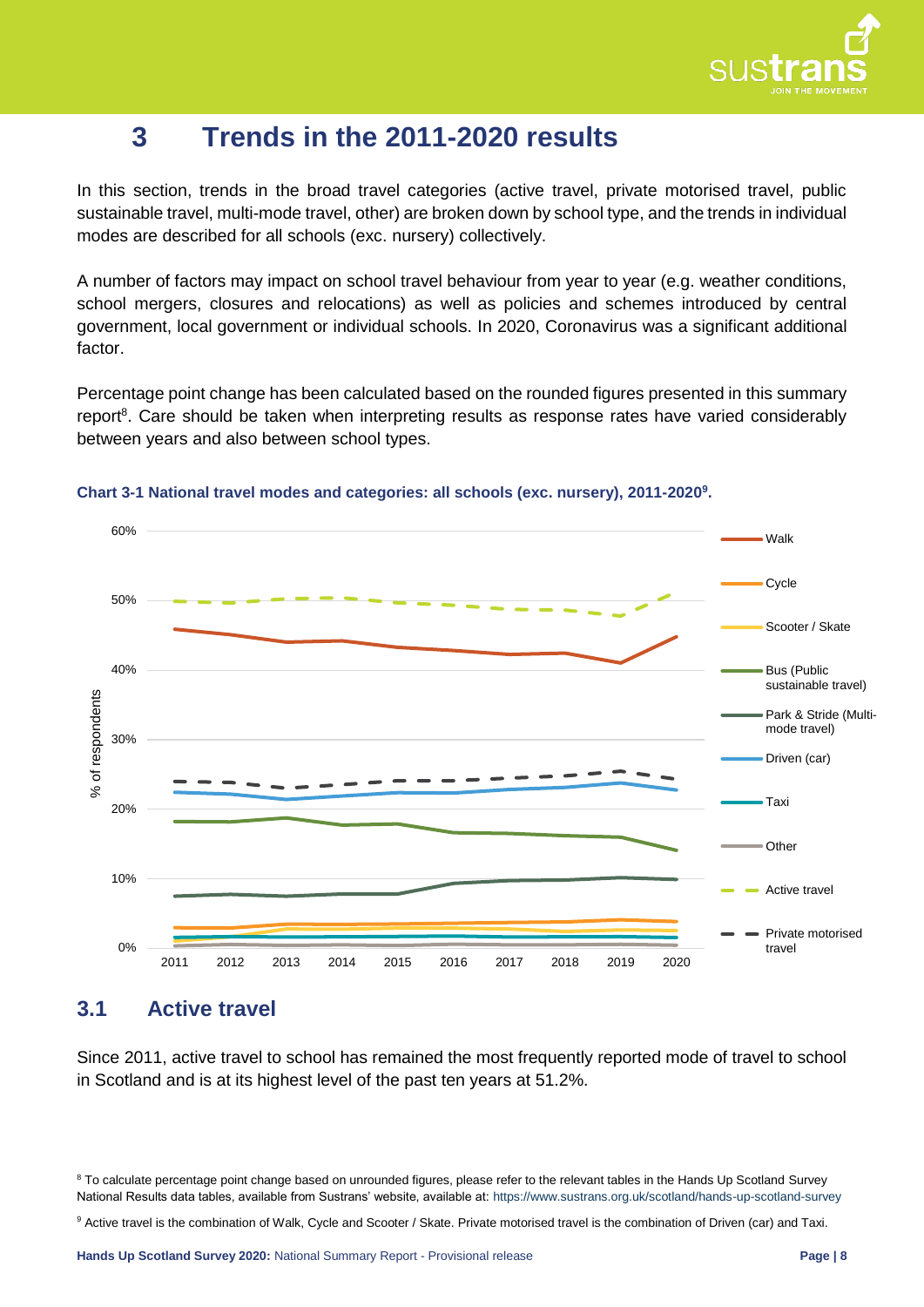

In 2011, 49.9% of pupils in all schools (exc. nursery) reported travelling actively to school. This percentage has fluctuated, reaching 50.4% in 2014, falling to 47.8% in 2019 and rising to 51.2% in 2020 by 3.4pp.

- Nursery and primary schools have shown a downward trend in active travel since 2014 but in 2020 both have increased by 3.3pp and 4.0pp respectively from 2019.
- In secondary schools active travel increased by 1.9pp from 2019 to 44.8% in 2020. Independent schools have increased by 0.9pp from 2019 to 21.5% in 2020. Both school types show their highest levels of active travel to school of the past ten years rising from 43.3% and 18.5% respectively since 2011.
- Active travel in SEN schools has been fairly consistent over the past ten years<sup>10</sup>.

## **Walking**

Following a steady decline from 45.9% in 2011 to 41.0% in 2019, there has been a 3.8pp increase in the proportion of pupils walking to school in 2020 (44.8%).

## **Cycling**

The survey has recorded an increasing trend in cycling over the past ten years, from 3.0% in 2011 to 3.8% in 2020. However, in 2020, cycling has decreased by 0.3pp from 2019 (4.1%).

## **Scooter/skate**

The percentage of pupils who say they normally scooter or skate to school increased from 1.0% in 2011 to 2.9% in 2015. Since 2016 there has been a decreasing trend. The proportion of pupils reporting to scoot or skate to school has dropped 0.1pp from 2.7% in 2019 to 2.6% in 2020.

## **3.2 Public sustainable travel (bus)**

The proportion of pupils using the bus has steadily decreased over the past ten years, from 18.2% in 2011 to 14.1% in 2020. Since 2015, bus use has fallen every year, with 2020 levels dropping by 1.9pp compared to 2019, and showing the lowest reported bus use of the last ten years.

- Bus use in primary, secondary, and independent schools has been declining over the past ten years. This decrease has continued between 2019 and 2020, with primary schools at 5.3% (- 0.9pp), secondary schools at 30.9% (-2.3pp) and independent schools at 10.0% (-3.9pp) in 2020.
- Bus use in SEN and nursery settings has varied over the past ten years. Since 2019 bus use in nurseries has decreased by 0.8pp to 2.1% in 2020, and has increased by 1.1pp to 30.3% in SEN schools.
- All individual school types, except for SEN schools, recorded their lowest levels of bus use of the past ten years.

<sup>&</sup>lt;sup>10</sup> Specific values are are not reported here due to there being several years of suppressed data for cycling and scooter/skate for SEN schools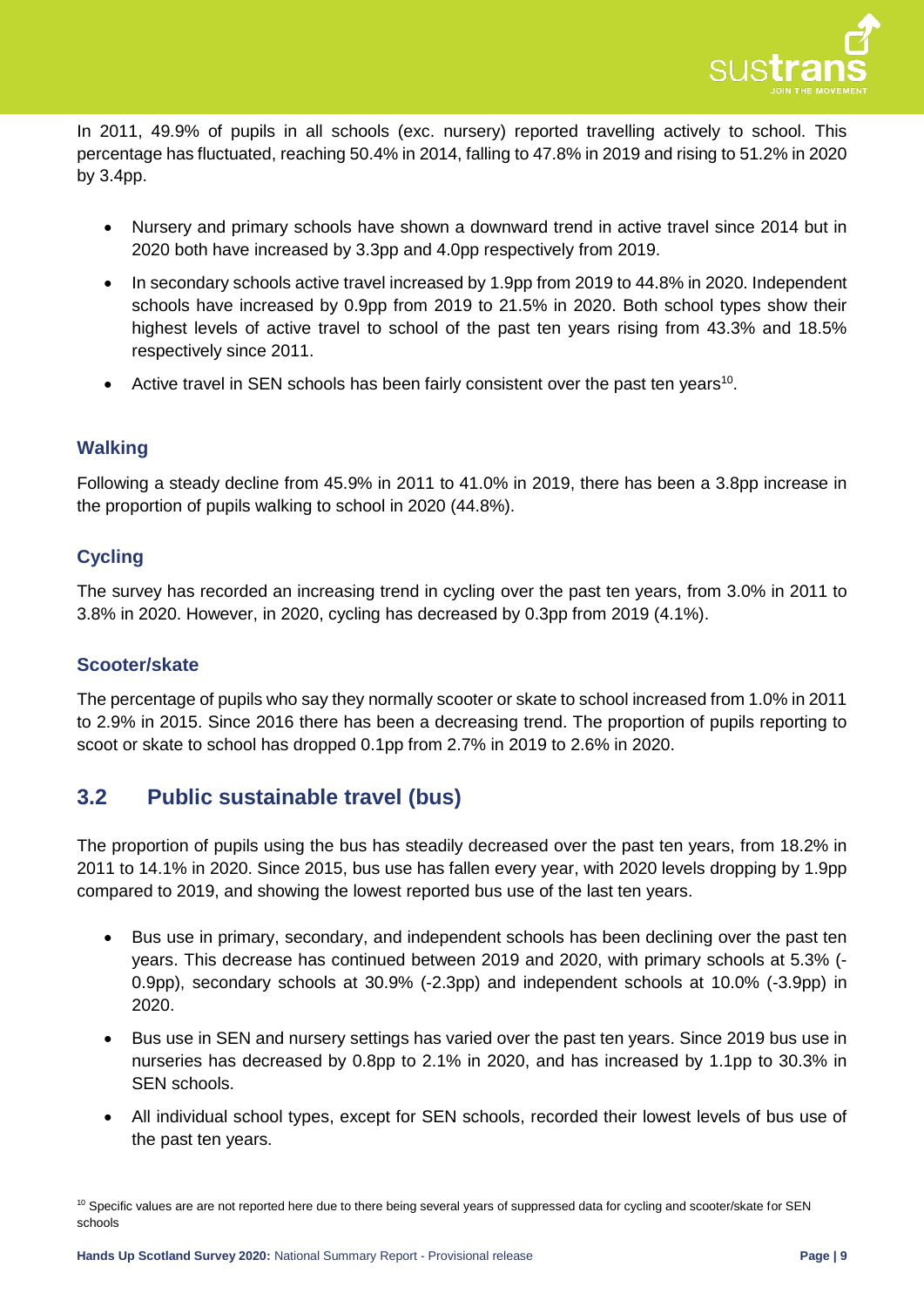

## **3.3 Multi-mode use (park and stride)**

The proportion of pupils travelling to school by park and stride has shown an overall upward trend over the past ten years from 7.5% in 2011 to 9.9% in 2020. However, this has decreased by 0.3pp since 2019 (10.2%).

- Levels of park and stride among nursery children have fluctuated between a high of 4.5% (in 2016) and a low of 3.7% (2020) over the past ten years.
- Following a steady rise in park and stride among primary school pupils, from 9.6% in 2011 to 13.1% in 2019, there has been a 1.0pp drop to 12.1% in 2020.
- Since 2011, the proportion of secondary and independent school pupils using park and stride has fluctuated but overall shows a general increasing trend. In secondary schools park and stride has risen from 4.0% in 2011 to 5.3% in 2020, up 0.5pp from 2019. In independent schools it has risen from 3.9% in 2011 to 23.0% in 2020, up 5.4pp since 2019.

## **3.4 Private motorised travel**

Levels of pupils in all schools (exc. nursery) travelling to school using private motorised transport have increased from 24.0% in 2011 to 24.3% in 2020, down 1.2pp since 2019 (25.5%).

- The proportion of nursery children travelling to nursery using private motorised transport is higher in 2020 (47.6%) than in 2011 (47.1%), but has dropped by 1.9pp since 2019 (49.5%).
- Among primary school pupils, reported use of private motorised transport is at its lowest level of the last ten years at 27.1%, a 2.0pp decrease since 2019.
- Private motorised travel among secondary school pupils has increased from 16.6% in 2011 to 18.1% in 2020, a 0.1pp increase on 2019 levels and the highest of the past ten years.
- Between 2011 and 2020, levels of private motorised travel in independent schools have fluctuated. However, this has decreased by 2.3pp between 2019 (45.2%) and 2020 (42.9%).
- In 2020, SEN school pupils reported the highest proportion of private motorised travel at 62.4%. This is a 23.0pp increase since 2011 (39.4%) and a 2.7pp increase since 2019 (59.7%), however, levels have varied considerably between years.

## **Driven (car)**

The proportion of pupils being driven to school has increased from 22.4% in 2011 to 22.8% in 2020. Although there was a decline in the proportion of pupils being driven to school between 2011 and 2013, there has since been an increasing trend, up to 23.8% in 2019. In 2020, this declined for the first time in four years, reducing by 1.0pp.

## **Taxi**

Taxi use has remained fairly consistent over the past ten years, typically ranging between 1.6% and 1.8%. However, in 2020 this has dropped to 1.5%, a 0.2pp decrease from 2019.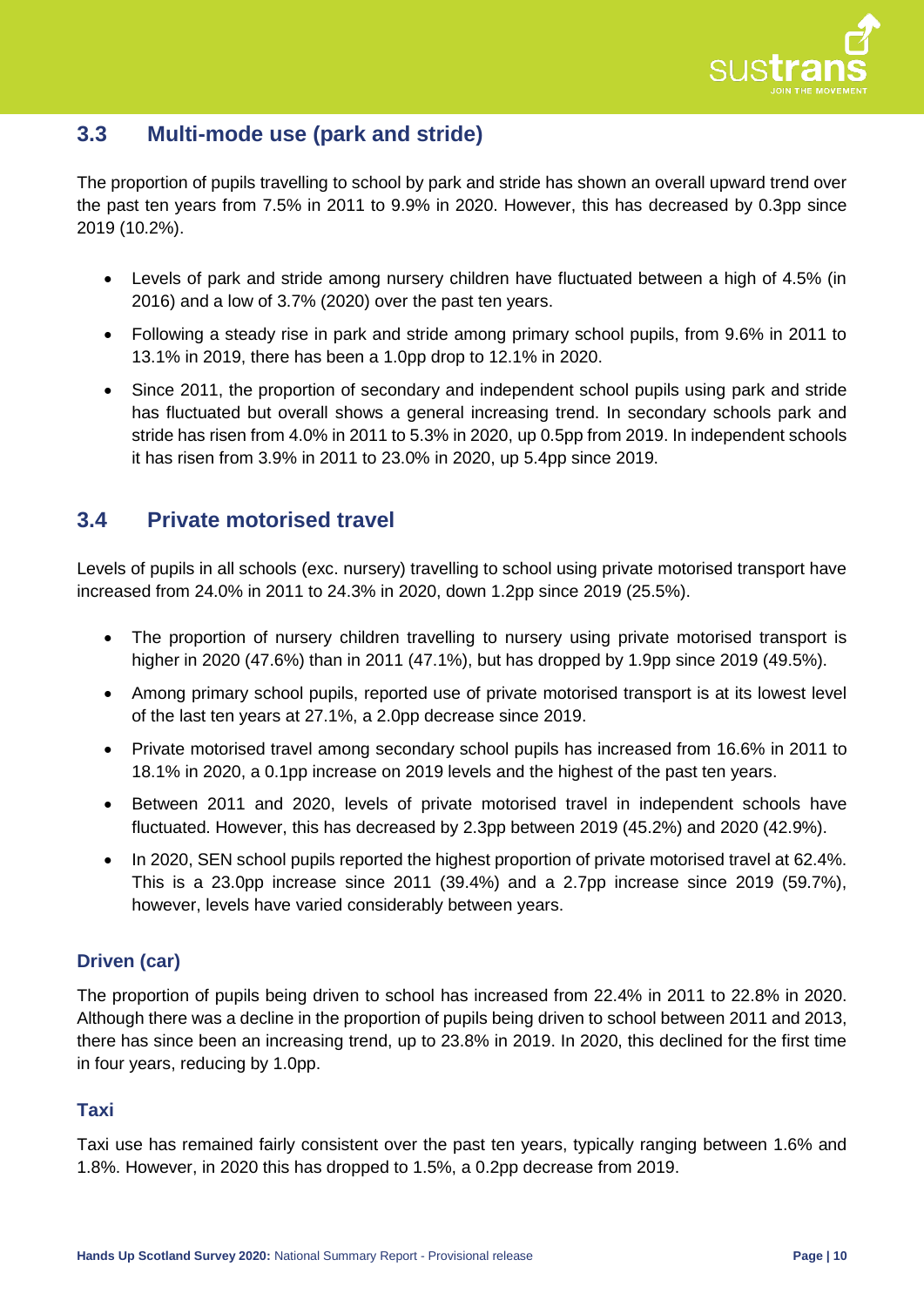

## **3.5 Other travel**

The percentage of pupils in all schools (exc. nursery) travelling to school by other modes has varied between 0.3% and 0.6% over the past ten years. In 2020 it is 0.4%, a 0.2pp drop from 2019

• The percentage of SEN pupils that reported travelling by other means has increased from 1.1% in 2011 to 4.8% in 2020 (a 4.2pp decrease from 2019), however levels have varied considerably. It is possible that 'other' in the context of SEN schools refers to local authority taxis or other transport provided by the local authority or school.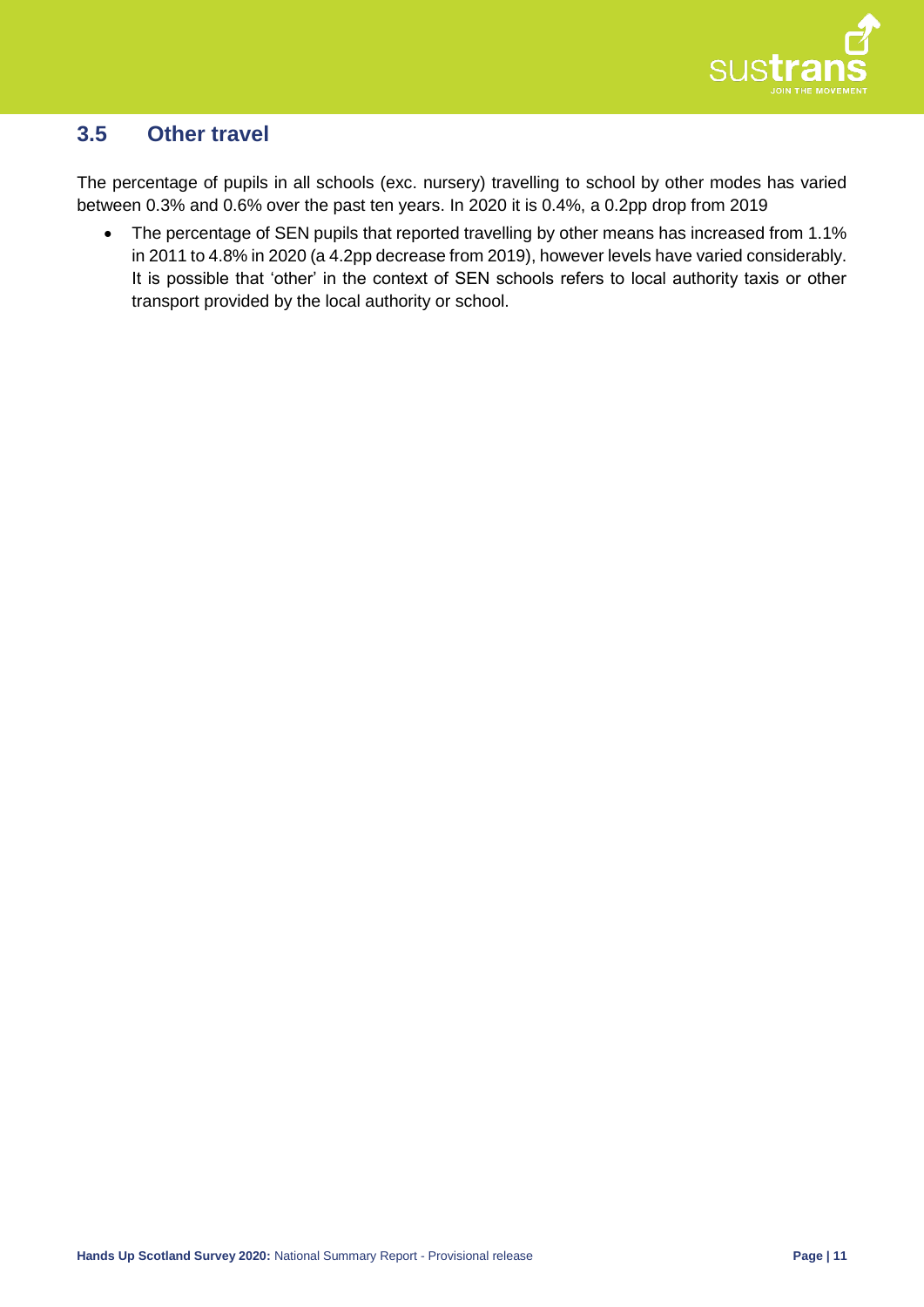

# **4 Response rates**

Due to the earlier timing of this provisional release, the September 2019 pupil roll and number of schools from Scottish Government education statistics have been used to calculate the pupil and school response rates<sup>11</sup>. For the full release, these figures will be updated to reflect the September 2020 school roll and number of schools<sup>12</sup>. There is little year on year variance in the school census figures so the rates reported in this provisional release are still expected to have a high degree of accuracy<sup>13</sup>.

While the survey received fewer responses overall this year, we still believe this dataset to be comparable with previous years. The coronavirus is expected to have influenced this drop in response rate, but the full extent of its impact is not known.

## **4.1 Schools**

In 2020, a total of 2,879 schools and nurseries took part in the Hands Up Scotland Survey. All 32 local authorities in Scotland participated. The survey was sent to 2,576 schools and 2,973 nurseries, either directly from their local authority officers (electronically) or via an email link sent by the online survey platform. Of this, the survey was sent to 2,494 state schools.

A total of 1,771 schools and 1,108 nurseries took part in the survey. This represents 210 fewer schools and 20 fewer nurseries than in 2019. The number of schools responding to the survey is the lowest, and the number of nurseries responding to the survey is the third highest, of the last ten years.

1,756 state schools took part in the survey, representing 70.4% of all state schools (exc. nursery) in Scotland, the lowest response rate of the last ten years. In the last ten years, state school responses as a proportion of all state schools (exc. nursery) in Scotland increased from 73.1% in 2011 to 81.1% in 2015. Between 2016 and 2019, levels varied between 76.0% and 79.1% of all state schools responding.

| School type                         | Number of<br>schools which<br>received<br>survey | % of all schools<br>in Scotland<br>which received<br>$s$ urvey <sup>14</sup> | Number of<br>schools which<br>returned data | % of schools<br>receiving survey<br>which returned data | % of all schools<br>in Scotland which<br>returned data |
|-------------------------------------|--------------------------------------------------|------------------------------------------------------------------------------|---------------------------------------------|---------------------------------------------------------|--------------------------------------------------------|
| Nursery                             | 2,973                                            | N/A                                                                          | 1,108                                       | 37.3%                                                   | N/A                                                    |
| Primary                             | 2,005                                            | 100.0%                                                                       | 1,502                                       | 74.9%                                                   | 74.9%                                                  |
| Secondary                           | 359                                              | 100.3%                                                                       | 226                                         | 63.0%                                                   | 63.1%                                                  |
| <b>SEN</b>                          | 130                                              | 100.0%                                                                       | 28                                          | 21.5%                                                   | 21.5%                                                  |
| Independent                         | 82                                               | N/A                                                                          | 15                                          | 18.3%                                                   | N/A                                                    |
| All state schools<br>(exc. nursery) | 2,494                                            | 100.0%                                                                       | 1,756                                       | 70.4%                                                   | 70.4%                                                  |
| All schools<br>(exc. nursery)       | 2,576                                            | N/A                                                                          | 1,771                                       | 68.8%                                                   | N/A                                                    |

#### **Table 4-1: National response rates: number and proportion of schools responding to the survey, 2020.**

<sup>11</sup> Data on both the number of schools and their pupil roll are available for state primary, secondary and SEN schools.

 $12$  This is based on the annual pupil and teacher census conducted in September 2020. This will be published on the 23<sup>rd</sup> of March 2021 and be available fro[m https://www.gov.scot/publications/school-level-summary-statistics/](https://www.gov.scot/publications/school-level-summary-statistics/)

<sup>13</sup> For example, between 2018 and 2019 there was a 0.28pp drop in the total number of primary, secondary and SEN schools.

<sup>14</sup> One secondary school not listed in Scottish Government educational statistics was surveyed.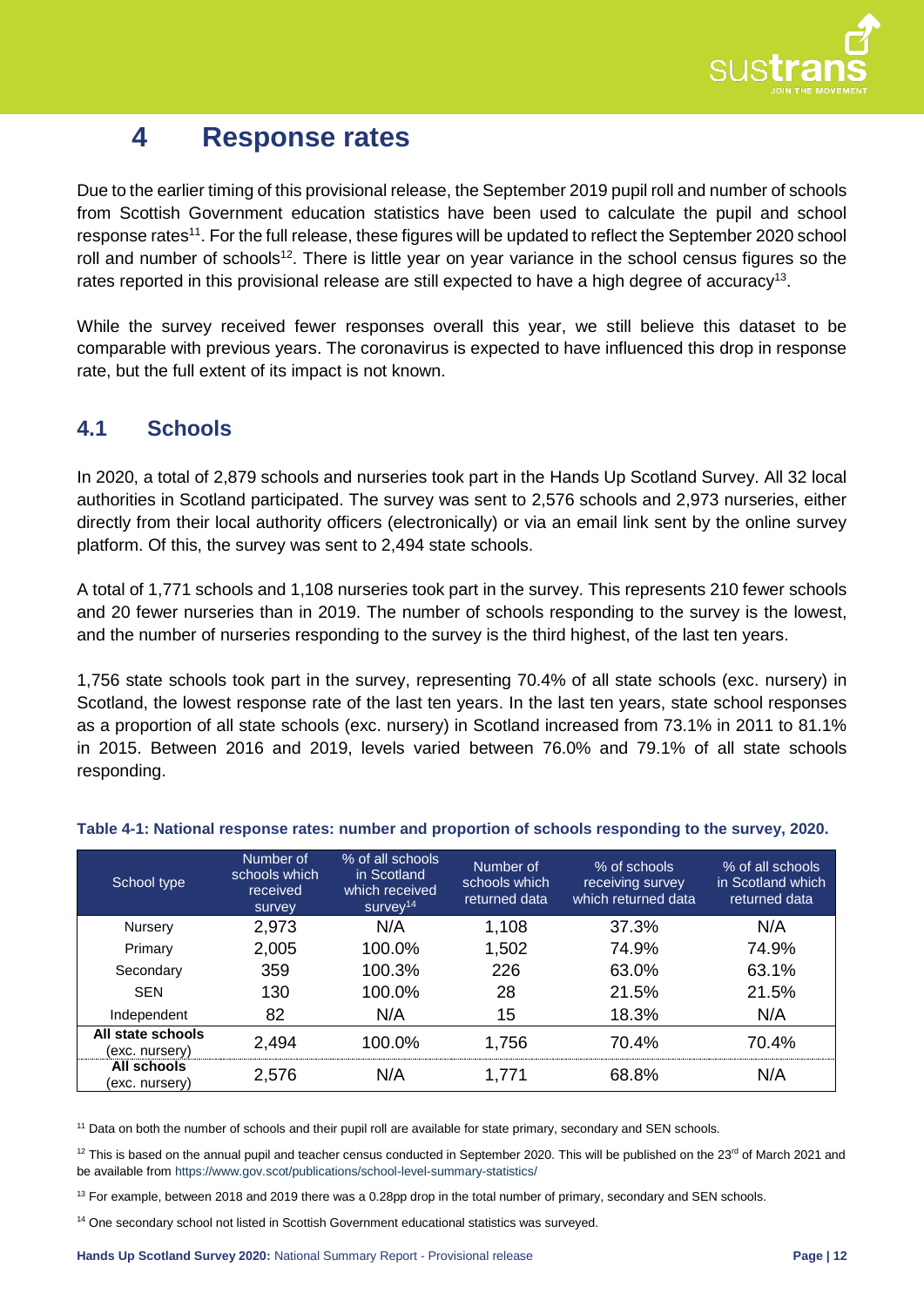

## **4.2 Pupils**

Responses were received from 405,917 school pupils and 32,688 nursery children, amounting to 438,605 responses overall. This represents 66,700 fewer school pupils and 2,864 fewer nursery children than in 2019.

The total number of pupils from all schools (exc. nursery) responding to the Hands Up Scotland Survey has varied year by year, but decreased from 427,104 in 2011 to 405,917 pupils in 2020. Of the past ten years, the highest number of pupil responses was 487,147 in 2014, and the lowest number of responses was that in 2020.

401,656 state school pupils took part, which equates to 57.6% of all state school pupils enrolled in Scotland. The number and proportion of state school pupils responding to the survey follows a similar trend to the total number of pupils from all schools (exc. nursery), and has fluctuated year by year, decreasing from 424,829 (63.5%) in 2011 to 401,656 (57.6%) in 2020, with a high of 70.9% (480,155) in 2014.

**Table 4-2: National response rates: number of pupils responding to the survey by school type, and proportion of respondents from the total roll of each school type, 2020.**

| School type                      | Number of pupil respondents | % of Scottish state school roll |
|----------------------------------|-----------------------------|---------------------------------|
| Nursery                          | 32,688                      | N/A                             |
| Primary                          | 263,399                     | 66.0%                           |
| Secondary                        | 136,992                     | 46.9%                           |
| <b>SEN</b>                       | 1,335                       | 19.4%                           |
| Independent                      | 4,261                       | N/A                             |
| All state schools (exc. nursery) | 401,656                     | 57.6%                           |
| All schools (exc. nursery)       | 405,917                     | N/A                             |
| All schools and nurseries        | 438,605                     | N/A                             |